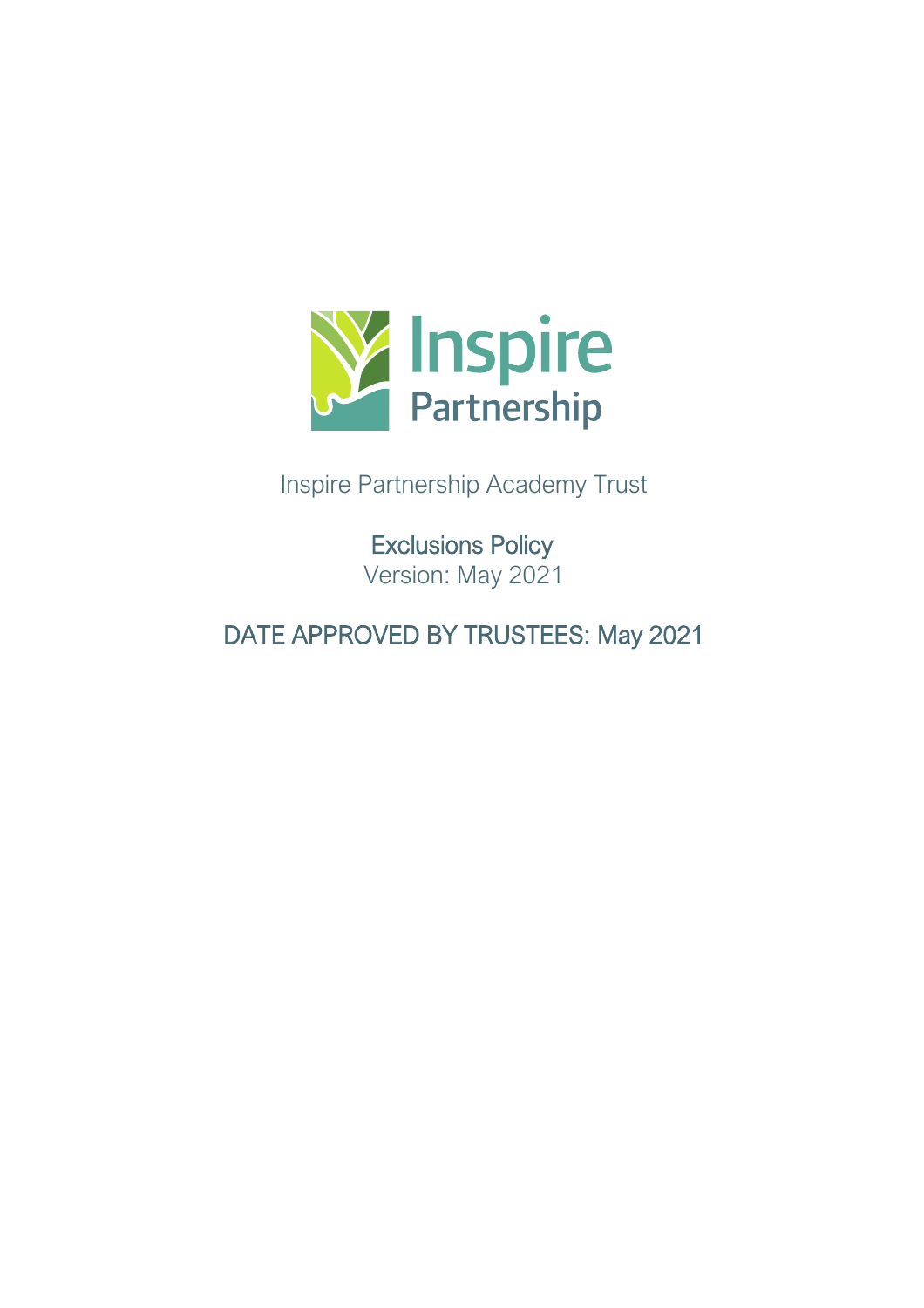

# Table of Contents

| $\mathbf 1$    |                                                                |  |
|----------------|----------------------------------------------------------------|--|
| 1.1            |                                                                |  |
| 1.2            |                                                                |  |
| $\overline{2}$ |                                                                |  |
| 2.1            |                                                                |  |
| 2.2            | Fixed term (temporary) exclusions Error! Bookmark not defined. |  |
| 2.3            |                                                                |  |
| 2.4            |                                                                |  |
| 2.5            |                                                                |  |
| 2.6            |                                                                |  |
| 2.7            |                                                                |  |
| 2.8            |                                                                |  |
| 2.9            |                                                                |  |
| 3              |                                                                |  |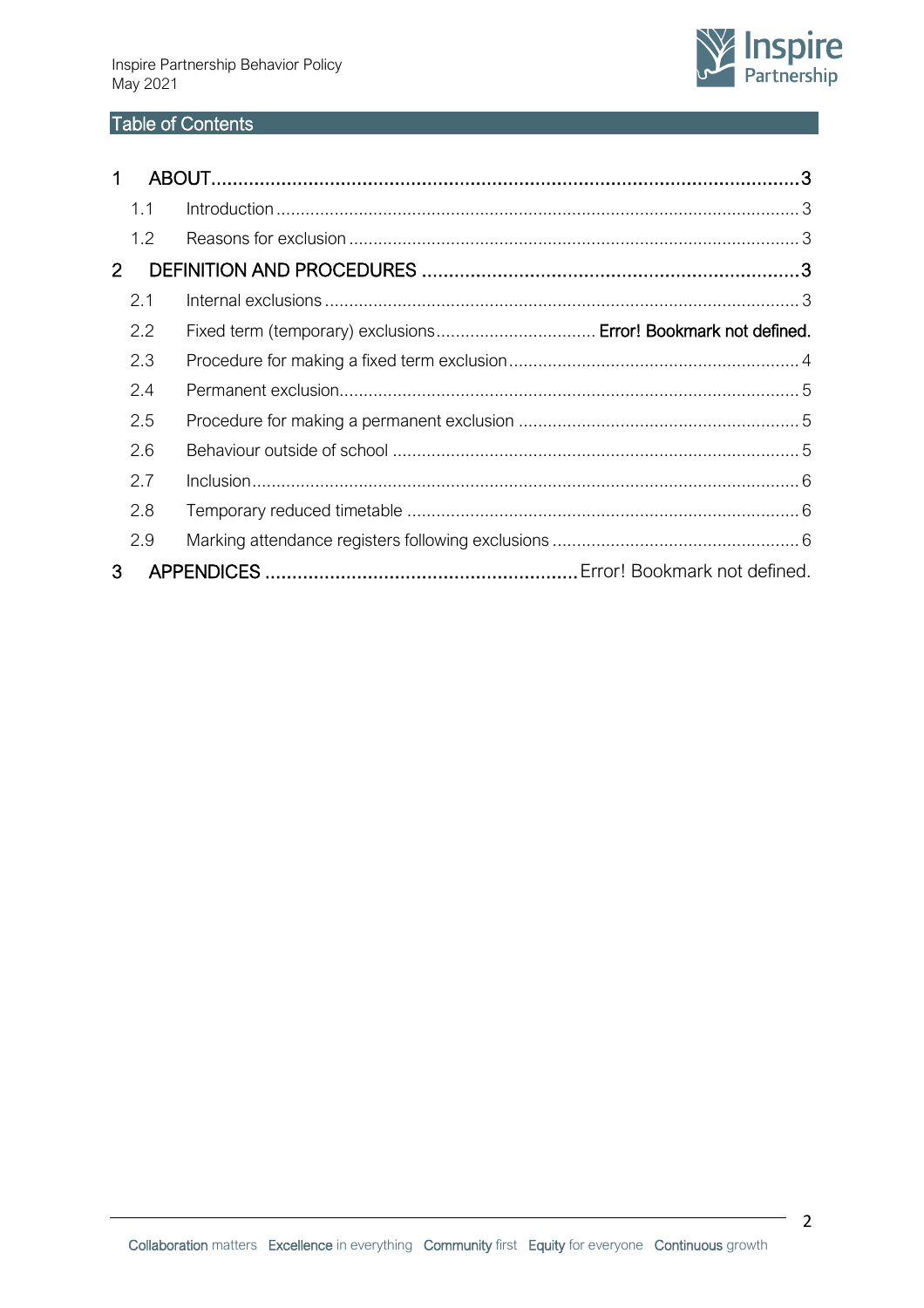

## <span id="page-2-0"></span>1 ABOUT

### <span id="page-2-1"></span>1.1 Introduction

- 1.1.1 As a Trust we aim to include not exclude. We view all behaviour as a means of communication and therefore we approach disruptive behaviour in a supportive and positive way. We recognise that significant behaviour is often symptomatic of a deeper need and our aim, as professional practitioners, is to understand how we can support a child better. When we do see examples of seriously inappropriate behaviour, we strive to never give up as we recognise that every child has a unique contribution to make to school life and our role is to support them to achieve this.
- 1.1.2 Rockliffe Manor is an inclusive school which aims to promote equality in all aspects of school life. This policy is to be read alongside the schools Behaviour Policy and the DfE guidance 'Exclusion from maintained schools, academies and pupil referral units in England'.
- 1.1.3 The school takes a positive approach to encouraging good behaviour, however recognises that discipline in the school is essential to ensure that all pupils can benefit from the opportunities provided by education. The Government supports head teachers in using exclusion as a sanction where it is warranted. Nevertheless, it is important to say that the exclusion of a pupil, either for a fixed period (a suspension) or permanently, from Rockliffe Manor School will only be used as a last resort. The school recognises that it is responsible for communicating to pupils, staff and parents, its' expectations for standards of behaviour. The school has a range of policies and procedures in place to promote good behaviour and appropriate conduct and strives to foster good parental engagement.
- 1.1.4 Our Trust has an expectation that schools will have employed a range of measures to prevent the need for exclusion. It is the responsibility of all individuals working with pupils within the school to ensure that no exclusion will be initiated without first exhausting other strategies or in the case of a serious incident, a thorough investigation. Whilst exclusion may still be an appropriate sanction, the head teacher should investigate whether any contributing factors may have led to the incident of poor behaviour e.g. pupil has suffered bereavement, has mental health issues or has been subject to bullying.

### <span id="page-2-2"></span>1.2 Reasons for exclusion

- 1.2.1 A serious breach of the school's values, rules or policies.
- 1.2.2 A risk of harm to the education or welfare of the pupil or others in the school.
- 1.2.3 A permanent exclusion must meet both conditions set out above

### <span id="page-2-3"></span>2 DEFINITION AND PROCEDURES

#### <span id="page-2-4"></span>2.1 Internal exclusions

- 2.1.1 Internal exclusion is when a pupil must work away from their class for a fixed amount of time in a space other than their classroom. The purpose of the internal exclusion is to ensure the child understands the seriousness of their behaviour and allow time for them to reflect. An internal exclusion also allows time and space between the excluded child and those who may have been directly affected by the behaviours exhibited prior to providing the opportunity for repair work to be undertaken.
- 2.1.2 An internal exclusion is a discretionary measure, where a pupil's behaviour is escalating, and more serious measures need to be taken but it is felt that an external exclusion is not in the best interests of the child. Typically, a child receiving a consequence of this level should be receiving additional support for their behaviour, intended to help them to avoid their behaviour escalating to a point where a fixed term exclusion (suspension) is necessary. Schools should always communicate internal exclusions with parents.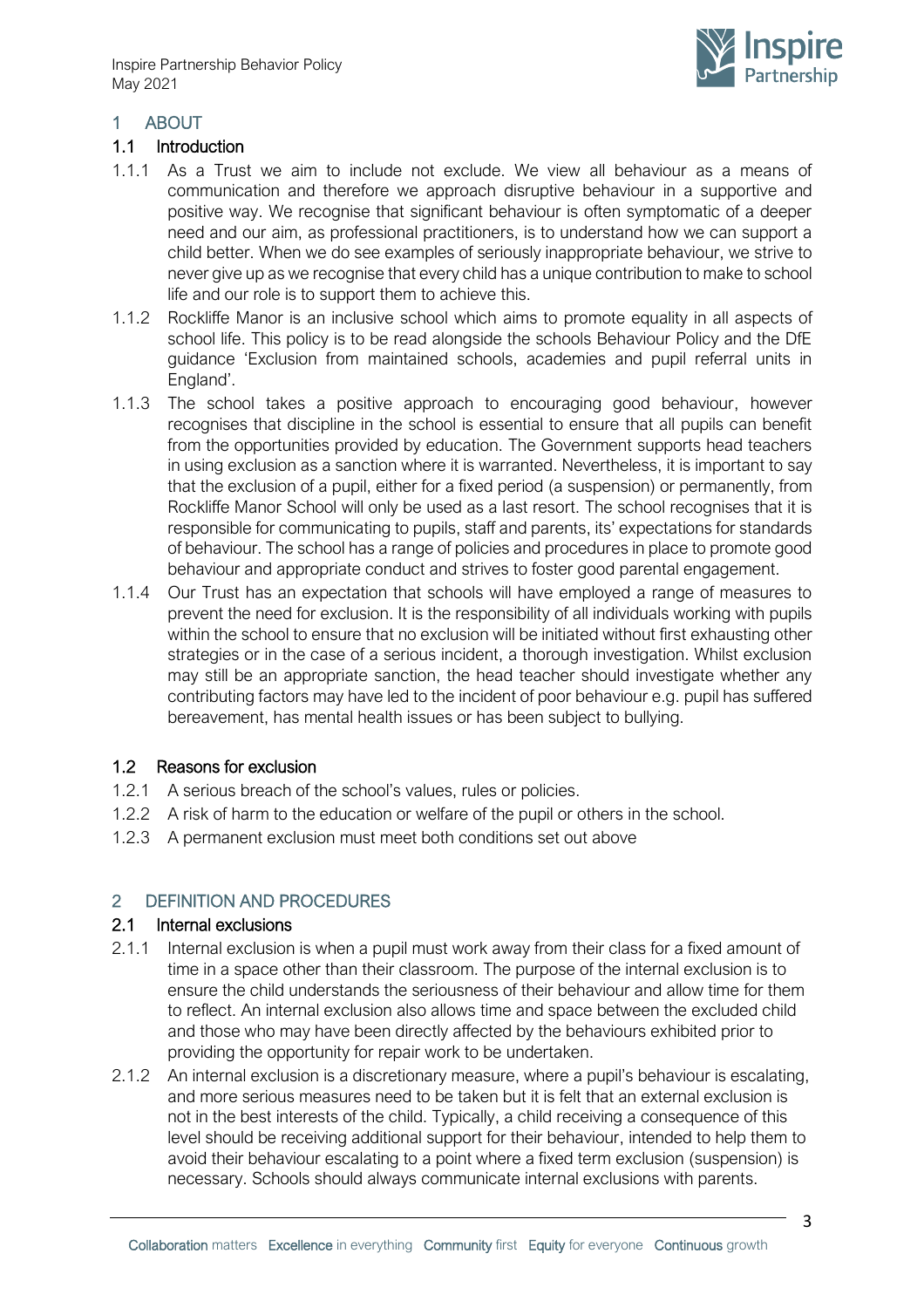Inspire Partnership Behavior Policy May 2021



## 2.2 Suspensions

- 2.2.1 A fixed term exclusion (suspension) will be for the shortest time necessary. An exclusion for a period of time from half a day to 5 days for persistent or cumulative problems will be imposed only when the school has offered and implemented a range of support and management strategies.
- 2.2.2 Examples of some of the strategies used are:
	- a) Discussion with the pupil
	- b) Support from the pastoral/inclusion team
	- c) Discussions with parents
	- d) Sanctions (consequences) in school (see the Positive Behaviour Policy for details)
	- e) Checking on any possible provocation
	- f) Internal exclusions
	- g) Referral to outside support agencies
- 2.2.3 A suspension may be used in response to a serious breach of school rules or policies. In such a case, the head teacher will investigate the incident thoroughly and consider all the evidence to support the allegation, taking account of all the school policies. The child will be encouraged to give their version of events and the head will check whether the incident may have been provoked e.g. by bullying or racial harassment.
- 2.2.4 It is important to note that exclusion will not be used for minor incidents such as academic performance, lateness or a breach of uniform rules.
- 2.2.5 For the first 5 days of a suspension (fixed term exclusion), the school must send home learning for the pupil and arrange to have this homework marked. For suspensions of more than 5 days, the school is responsible for arranging suitable alternative full-time education from the 6th day until the end of the exclusion.
- 2.2.6 The school is also aware of its duty to provide a strategy for reintegrating pupils that return to school following a suspension (fixed term exclusion), and for managing their future behaviour. If a pupil has received numerous exclusions or is approaching the legal limit of 45 school days of fixed-period exclusion in an academic year, the school has a duty to consider whether exclusion is considered to be an effective sanction.
- 2.2.7 Local Governing Bodies will review suspensions on a termly basis with a view to ensuring school leaders are held to account for successful reintegration of children

### <span id="page-3-0"></span>2.3 Procedure for making a suspension

- 1) Head teacher takes the decision to exclude a pupil for a fixed period and notifies the Trust education leaders
- 2) Contact the parent/carer ideally by telephone to arrange the collection and supervision of the pupil. The child's welfare must ALWAYS be the prime consideration.
- 3) The Head teacher must give written notice to the parents informing them of:
	- a) The precise period and the reasons for the exclusion
	- b) The parents' duties during the first 5 days
	- c) The parents right to make a representation to the local governing body
	- d) The person the parent should contact if they wish to make such representations
	- e) The arrangement to set and mark work for the pupil during the initial 5 day period.
	- f) If relevant the school day on which they will be provided with full time education.
	- g) Details of the reintegration interview.
- 4) The Head teacher must inform the local governing body and the Trust education leaders if a pupil is excluded for more than 15 days in any one term.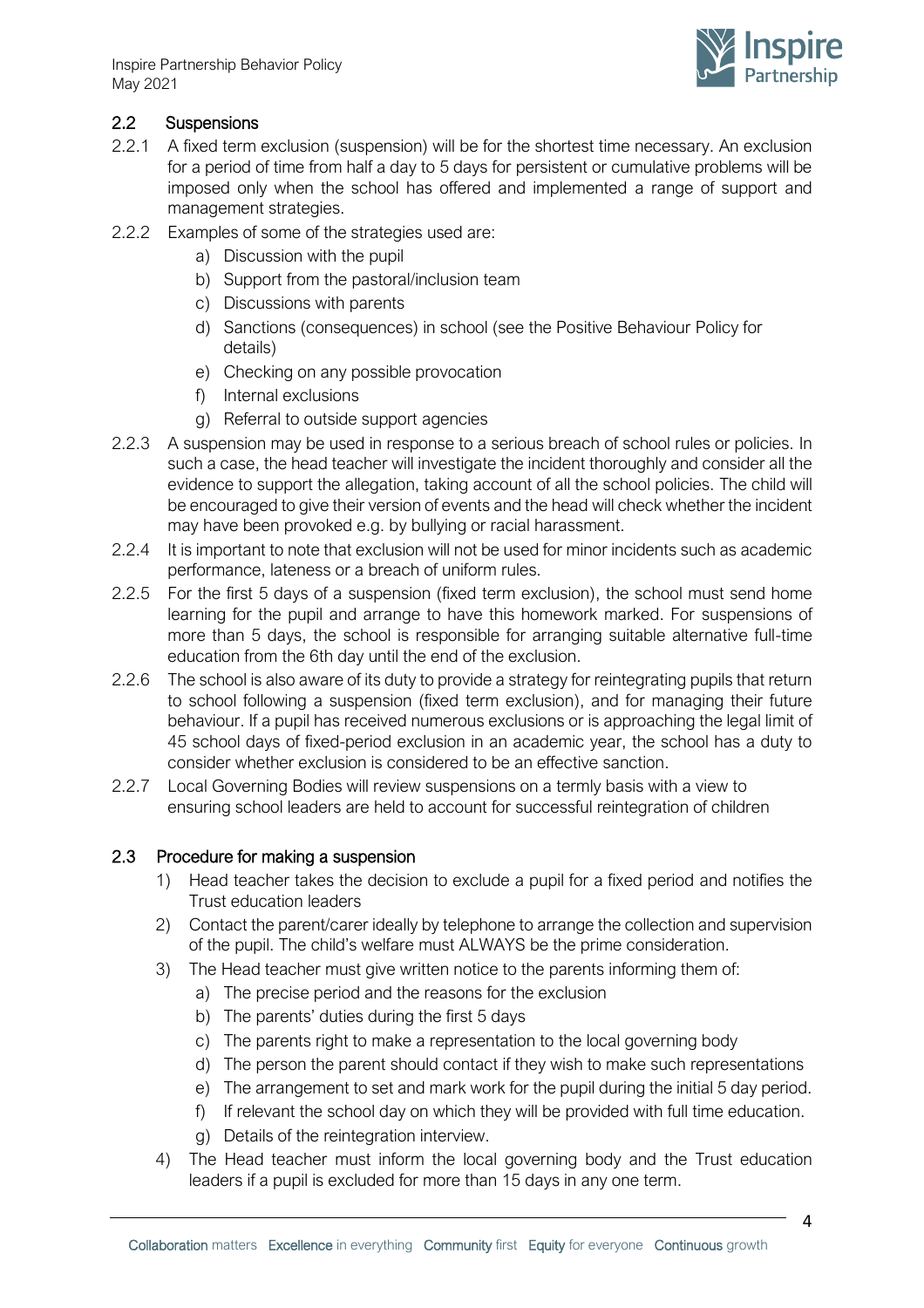

- 5) Children can be excluded for 1 or more fixed periods, up to a maximum of 45 school days in any one school year. A fixed period exclusion (suspension) does not have to be for a continuous period. A fixed period may be extended to or converted to a permanent exclusion in exceptional cases, usually where further evidence has been uncovered.
- 6) The school has a duty to arrange full time education from and including day 6 of the exclusion and has a duty to provide full time education for a looked after child from day 1.
- 7) When returning back to school an interview will be arranged with the Head teacher, the parent and child on the school premises. At this meeting the behaviour leading to exclusion will be discussed and expectations for improvements will be set. Support will also be discussed. If the parent fails to attend, the school must keep a record of this.
- 8) Parents have the right to make a representation to the local governing body for any suspensions (fixed term exclusions).

### <span id="page-4-0"></span>2.4 Permanent exclusion

2.4.1 The school considers permanent exclusion to be a very serious step and the head teacher will need to investigate the incident thoroughly and converse with Trust education leaders before this decision is made. As with suspension, permanent exclusion will follow a range of strategies and will be seen as a last resort, or it will be in response to a very serious breach to school rules, values and policies.

#### <span id="page-4-1"></span>2.5 Procedure for making a permanent exclusion

- 1) In consultation with the Trust, head teacher takes the decision to exclude a pupil permanently.
- 2) Contact the parent/carer immediately ideally by telephone.
- 3) The head teacher must give written notice to the parents informing them of specific information
- 4) The Head teacher must inform the Chair of Trustees and LA within 1 day
- 5) The school has a duty to arrange full time education from and including day 6 of the exclusion.
- 6) The school has a duty to provide full time education for a looked after child from day 1.
- 7) On receiving notice of the exclusion, the Chair of Trustees must convene a meeting within 15 school days to review the exclusion and to consider reinstatement. They must invite the parent and the head teacher. Papers including written statements must be circulated at least 5 days before the meeting.
- 8) The Trustees must make the decision alone, asking other parties to withdraw. The clerk may remain.
- 9) The Trustees must inform the parent and head teacher of their decision in writing without delay
- 10) The child to be removed from the register only when the review process is complete.
- 11) Where parents dispute the decision of the Trustees to not to reinstate an excluded pupil, they can ask for this decision to be reviewed by an independent review panel.
- 2.5.1 N.B It is the Chair of Governors / Chair of Trustees responsibility to direct their governing boards to details of their responsibilities when considering exclusions. Details of Governor responsibilities regarding exclusions can be found in DfE Exclusions from maintained schools, Academies and pupil referral units in England (2017).

### <span id="page-4-2"></span>2.6 Behaviour outside of school